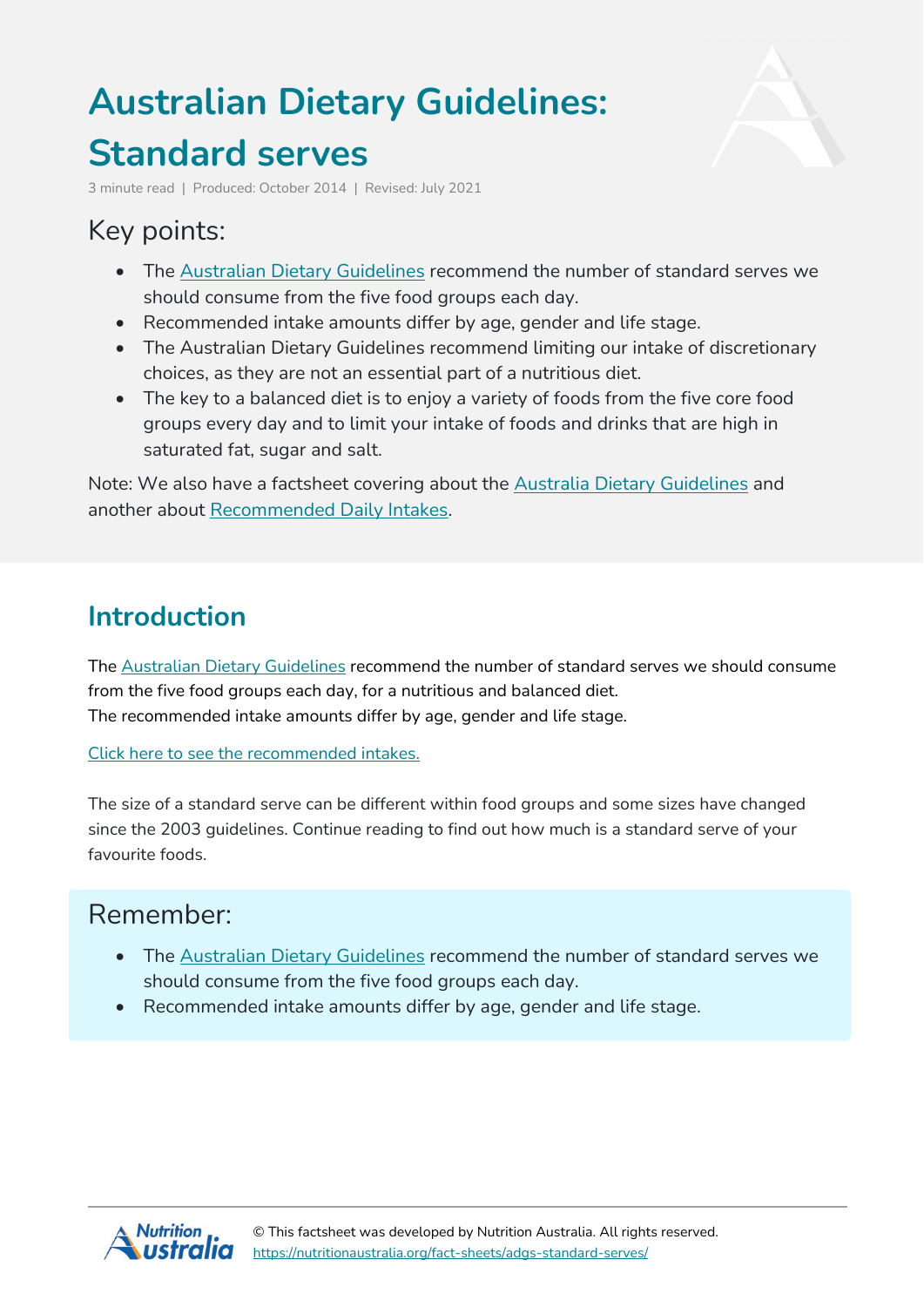## **Standard serves of each food group**

The following images have been sourced from [http://www.eatforhealth.gov.au/food](http://www.eatforhealth.gov.au/food-essentials/how-much-do-we-need-each-day/serve-sizes)[essentials/how-much-do-we-need-each-day/serve-sizes.](http://www.eatforhealth.gov.au/food-essentials/how-much-do-we-need-each-day/serve-sizes)

#### **What is a serve of vegetables?**



A standard serve is about 75g (100–350kJ) or:

- ½ cup cooked green or orange vegetables (for example, broccoli, spinach, carrots or pumpkin)
- $\bullet$   $\frac{1}{2}$  cup cooked dried or canned beans, peas or lentils (preferably with no added salt)
- 1 cup green leafy or raw salad vegetables
- $\bullet$   $\frac{1}{2}$  cup sweet corn
- $\frac{1}{2}$  medium potato or other starchy vegetables (sweet potato, taro or cassava)
- 1 medium tomato

#### **What is a serve of fruit?**



A standard serve is about 150g (350kJ) or:

- 1 medium apple, banana, orange or pear
- 2 small apricots, kiwi fruits or plums
- 1 cup diced or canned fruit (no added sugar)

Or only occasionally:

- 125ml ( $\frac{1}{2}$  cup) fruit juice (no added sugar)
- 30g dried fruit (for example, 4 dried apricot halves, 1<sup>1</sup>/<sub>2</sub> tablespoons of sultanas)

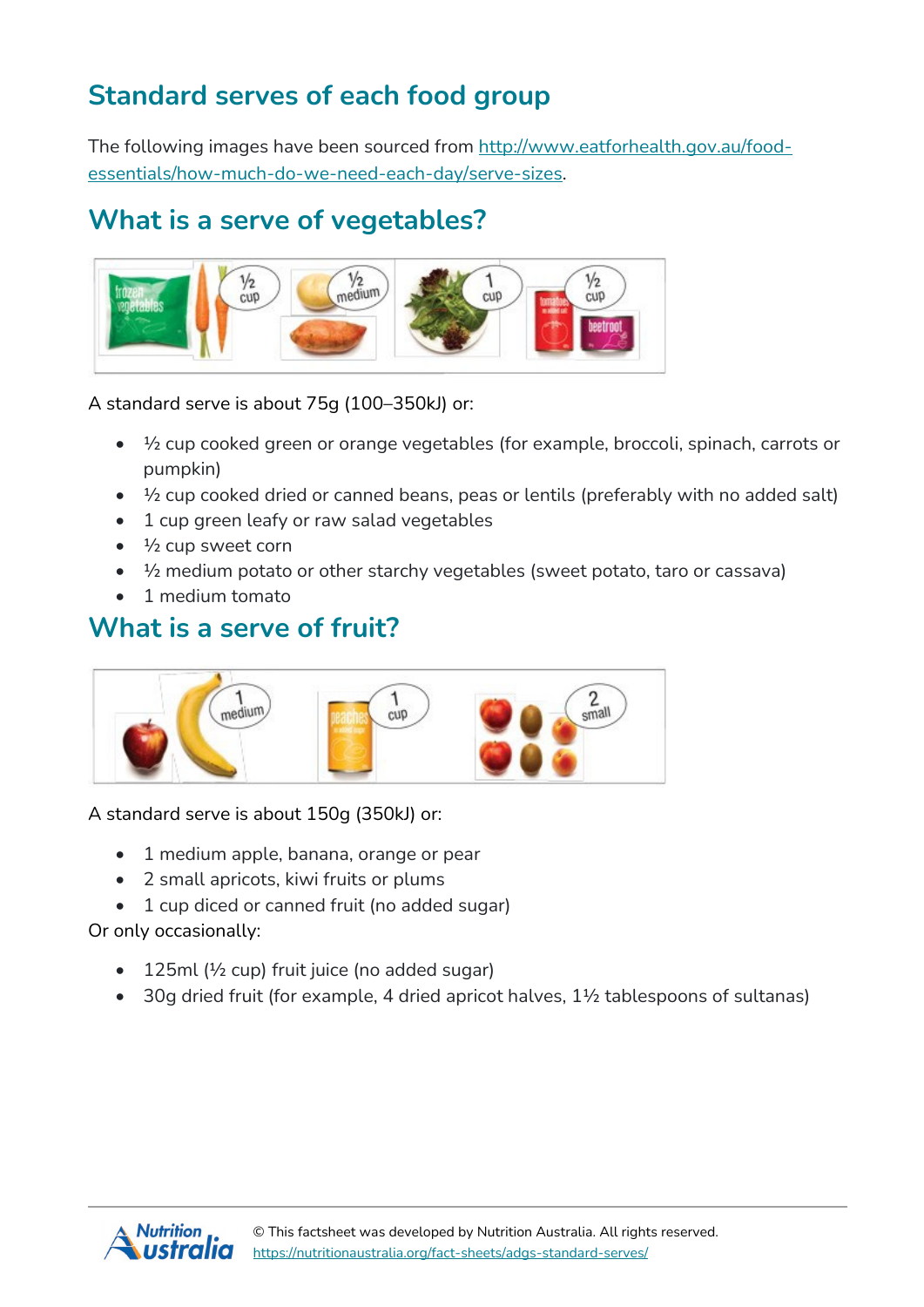# **What is a serve of grain\* (cereal) food?**



A standard serve is (500kJ) or:

- 1 slice (40g) bread
- $\bullet$   $\frac{1}{2}$  medium (40g) roll or flat bread
- ½ cup (75-120g) cooked rice, pasta, noodles, barley, buckwheat, semolina, polenta, bulgur or quinoa
- $\cdot$   $\frac{1}{2}$  cup (120g) cooked porridge
- $\cdot$   $\frac{2}{3}$  cup (30g) wheat cereal flakes
- ¼ cup (30g) muesli
- 3 (35g) crispbreads
- $\bullet$  1 (60g) crumpet
- 1 small (35g) English muffin or scone

\*Grain (cereal) foods, mostly wholegrain and/or high cereal fibre varieties

## **How much is a serve of lean meat and poultry, fish, eggs, nuts and seeds, and legumes/beans?**



A standard serve is (500–600kJ):

- 65g cooked lean red meats such as beef, lamb, veal, pork, goat or kangaroo (about 90-100g raw)
- 80g cooked lean poultry such as chicken or turkey (100g raw)
- 100g cooked fish fillet (about 115g raw) or one small can of fish
- 2 large (120g) eggs
- 1 cup (150g) cooked or canned legumes/beans such as lentils, chick peas or split peas (preferably with no added salt)
- 170g tofu
- 30g nuts, seeds, peanut or almond butter or tahini or other nut or seed paste (no added salt)\*

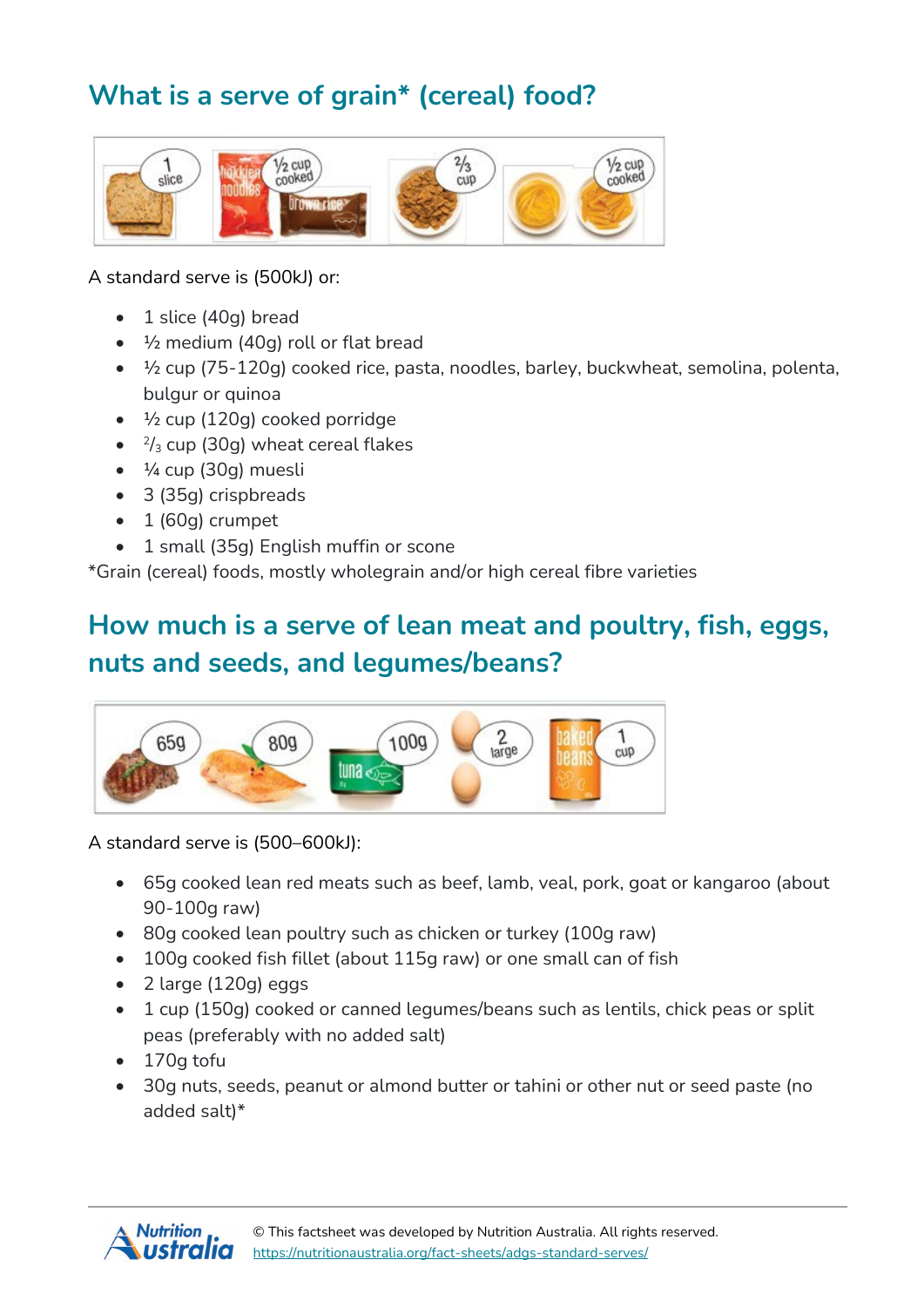\*Only to be used occasionally as a substitute for other foods in the group (note: this amount for nuts and seeds gives approximately the same amount of energy as the other foods in this group but will provide less protein, iron or zinc).

# **How much is a serve of milk\*, yoghurt\*, cheese\* and/or alternatives?**



A standard serve is (500–600kJ):

- 1 cup (250ml) fresh, UHT long life, reconstituted powdered milk or buttermilk
- $\bullet$   $\frac{1}{2}$  cup (120ml) evaporated milk
- 2 slices (40g) or 4 x 3 x 2cm cube (40g) of hard cheese, such as cheddar
- <sup>1/2</sup> cup (120g) ricotta cheese
- $\bullet$   $\frac{3}{4}$  cup (200g) yoghurt
- 1 cup (250ml) soy, rice or other cereal drink with at least 100mg of added calcium per 100ml

\*Choose mostly reduced fat

If you do not eat any foods from this group, try the following foods, which contain about the same amount of calcium as a serve of milk, yoghurt, cheese or alternatives (note: the kilojoule content of some of these serves (especially nuts) is higher so watch this if trying to lose weight).

- 100q almonds with skin
- 60g sardines, canned in water
- $\cdot$   $\frac{1}{2}$  cup (100g) canned pink salmon with bones
- 100g firm tofu (check the label as calcium levels vary)